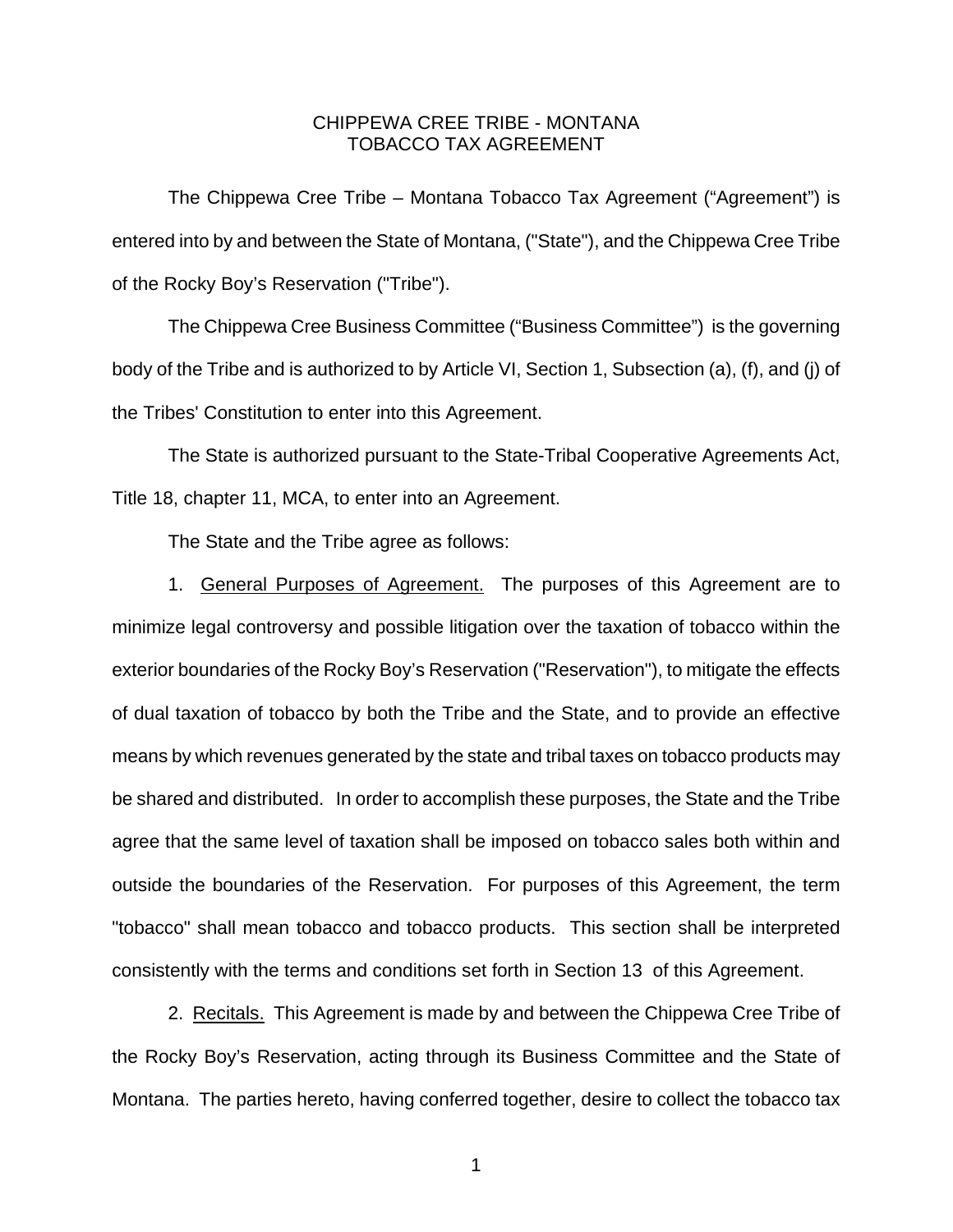on all tobacco or tobacco products sold or consumed on the Reservation for the mutual benefit of all the people of Montana including members of the Tribe. The parties enter into this Agreement to share tobacco tax revenues collected pursuant to this Agreement in relation to taxation of tobacco sales on the Reservation.

 3. Tribal law. While this Agreement is in effect, the Business Committee shall adopt and keep in force an ordinance imposing taxes equal to the Montana taxes on tobacco, which taxes shall apply to tobacco sold to all persons within the Tribe's jurisdiction on the Reservation in a manner similar to the Montana taxes. The Business Committee shall supply the State with a current copy of the ordinance as it may be amended from time to time within sixty (60) days of the enactment or amendment of the ordinance.

 4. State law. The State imposes a tax on tobacco distributed within the State's jurisdiction under Title 16, chapter 11, MCA. The State shall notify the Tribe in writing of any changes or amendments to state law which, the State believes necessitates an amendment to tribal law under this Agreement within sixty (60) days of any amendment to applicable state law.

5. Collection and administration of taxes. The State and the Tribe agree that tobacco sold on the Reservation shall not be subject to both the state tax and the tribal tax, but shall be subject to one tax. The State agrees to assist the Tribe by pre-collecting tobacco taxes for sales on the Reservation and to remit to the Tribe the tribal tobacco tax collected as determined by the formulas described below. All cigarettes sold on the Reservation shall have the state tax insignia affixed and all other tobacco products shall be taxed.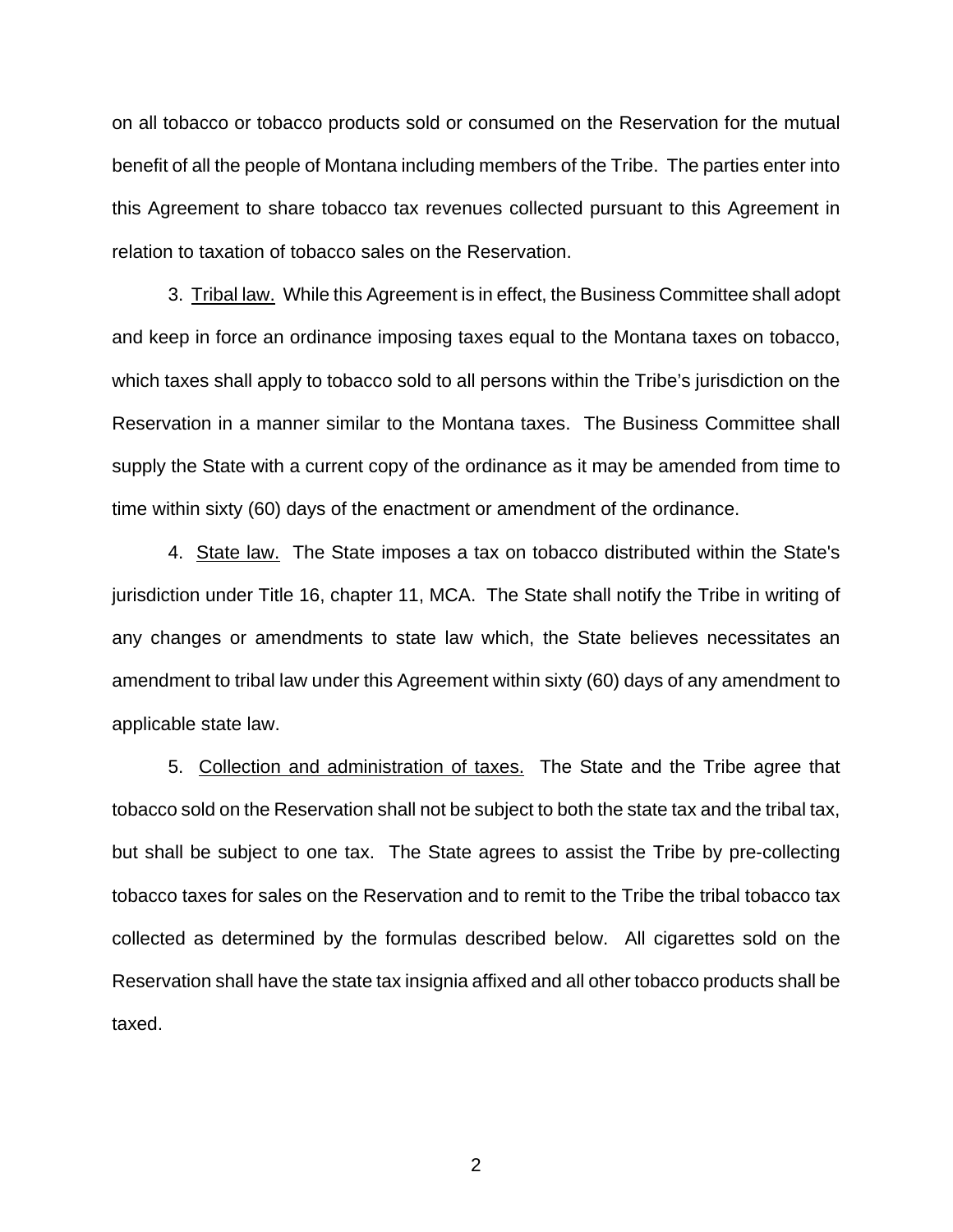a. For each calendar quarter, amount of the tobacco taxes that the Tribe receives shall be determined by multiplying 150 percent of the Montana per capita tobacco tax collected for the calendar quarter, times the total number of enrolled Chippewa Cree tribal members residing on the Reservation. The Montana per capita tobacco tax is based on the net sum of tobacco taxes in all funds into which cigarette and tobacco taxes are deposited, subsequent to the deduction or addition of refunds, credits, and corrections.

 For the calendar year beginning January 1, 2006 only, the parties agree that the number of Chippewa Cree tribal members residing on the Reservation shall be 3,519. The parties further agree that, for the calendar year beginning January 1, 2007, the total number of Chippewa Cree tribal members residing on the Reservation shall be determined by using the Chippewa Cree tribal enrollment population as well as the member's place of residence as determined by a methodology set out by the Business Committee. This methodology developed by the Business Committee shall be provided to the State by June 30, 2006.

 The Business Committee authorizes the State to review the enrollment records maintained by the Tribe and any other information the Tribe uses to establish the number of enrolled members residing on the Reservation in order that the State may audit the methodology used by the Tribe as provided in Section 7 of this Agreement. If no methodology is provided by June 30, 2006, or if the State finds the methodology to be inadequate to determine the number of Chippewa Cree tribal members residing on the Reservation and the parties cannot correct the inadequacy prior to December 31, 2006, this agreement shall terminate on December 31, 2006.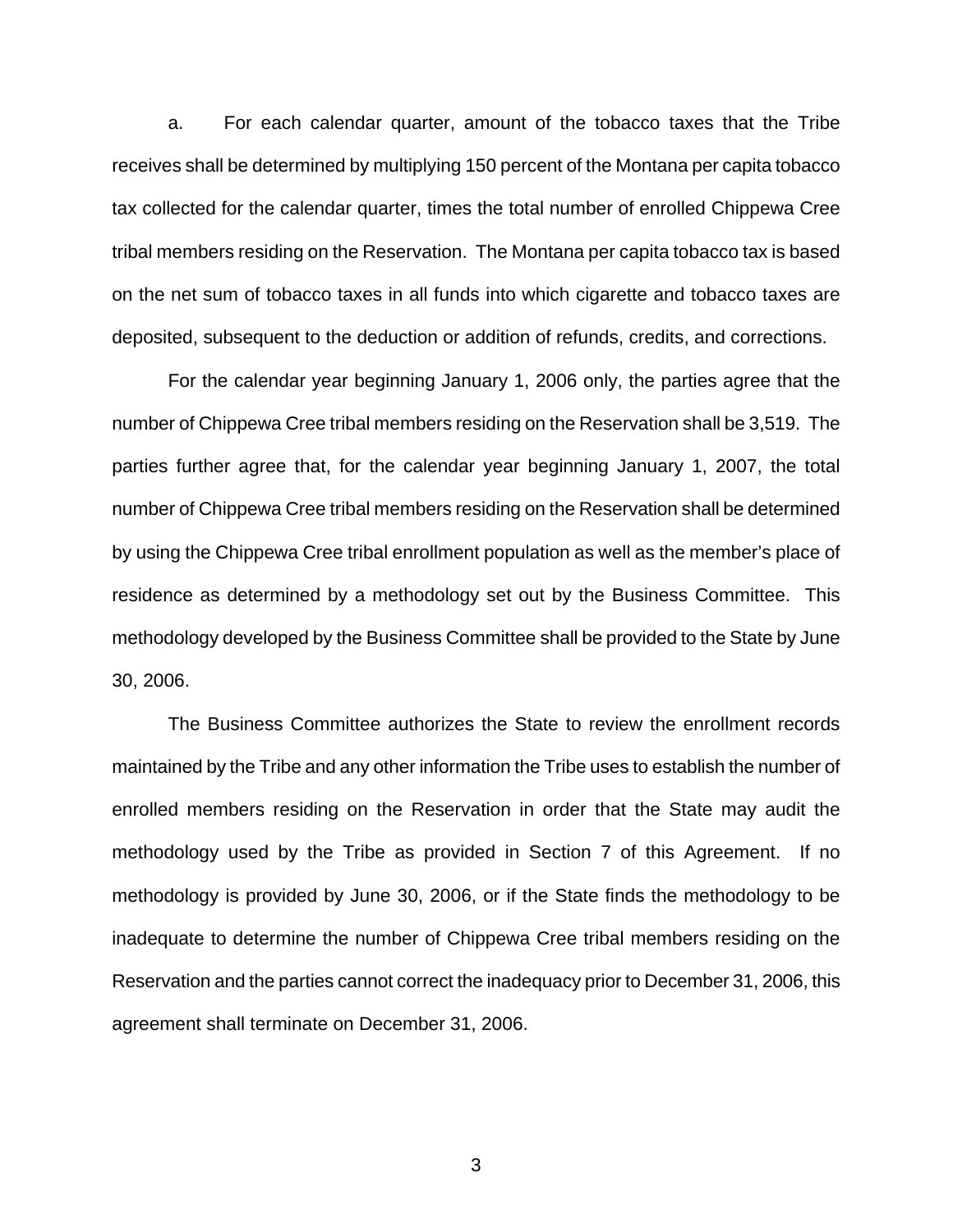For the calendar year beginning on January 1, 2008, and for each calendar year remaining in the term of this Agreement, the Business Committee shall certify to the Sate by March 31<sup>st</sup> of each year the number of enrolled Chippewa Cree tribal members residing on the Reservation as of January 1 of that calendar year. In the event the Business Committee does not issue a recertification by March 31, the State may use the previous year's certification. The Business Committee authorizes the State to review the enrollment records maintained by the Tribe and any other information the Tribe uses to determine place of residency should the State which to conduct an audit as provided in Section 7 of this Agreement.

 b. The State shall distribute the monies due to the Tribe under this Agreement no later than thirty (30) days from the end of each calendar quarter. The State will include with each distribution a statement showing how the distribution was determined for that quarter. This distribution shall be sent to the Business Committee unless the Business Committee otherwise instructs the State. Said instruction will be in writing and will include the appropriate authorization from the Business Committee. Distributions will begin within thirty (30) days from the end of the first calendar quarter after the effective date of this Agreement and continue until the expiration or the termination of this Agreement as provided in Sections 5.a, 6 and 10 or as required by law. For the purposes of this Agreement, a calendar quarter begins on January 1, April 1, July 1, and October 1 of each year.

 c. In the event of termination by either party prior to the end of the term, the State shall remit the full amount payable to the Tribe provided for in this Agreement for that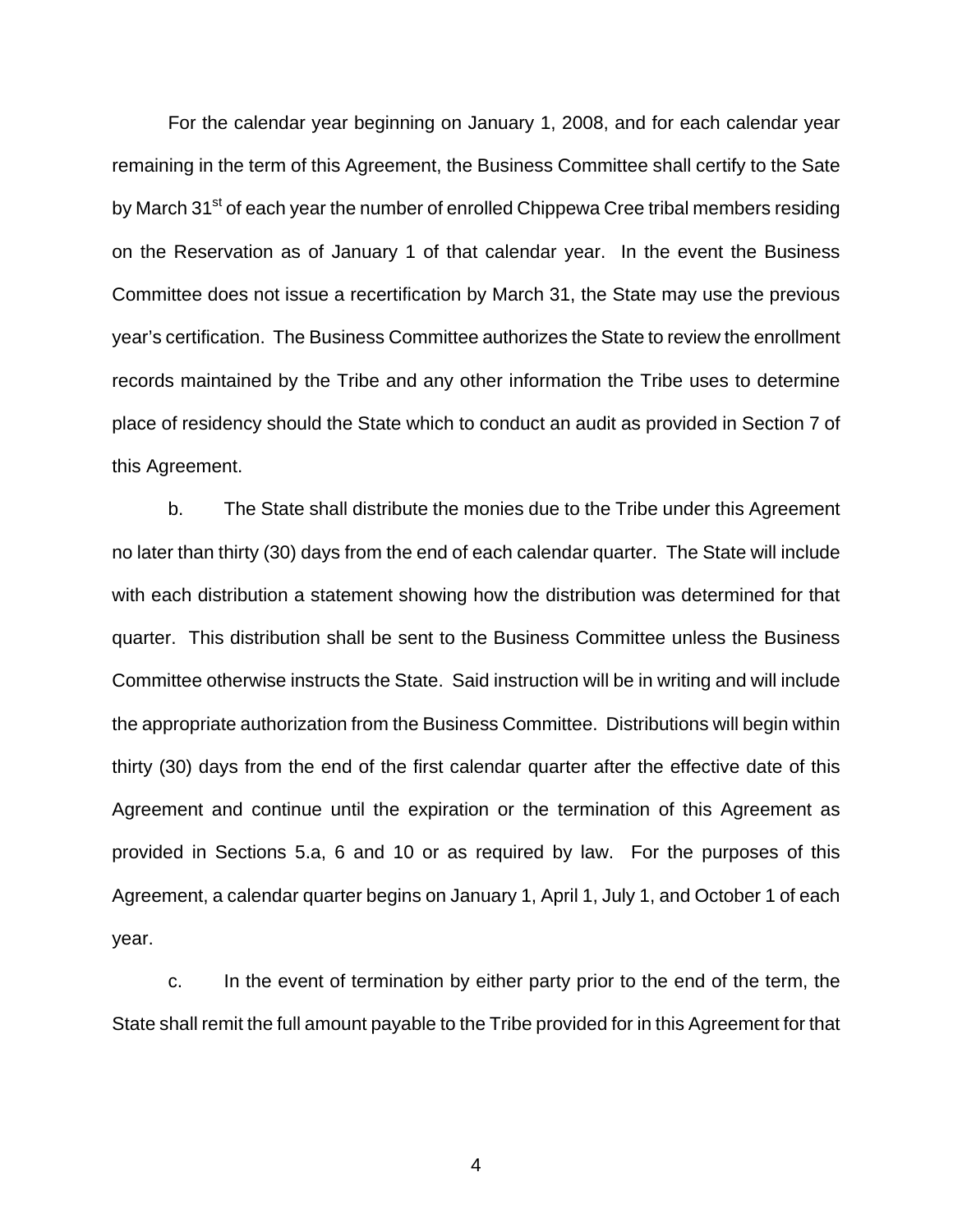period of time up to and including the effective date of the termination. This obligation of the State shall survive any termination of this Agreement.

 6. Term. This Agreement shall be for a term of ten (10) years, commencing January 1, 2006, and terminating December 31, 2016, subject to the renewal provision below.

 7. Audits. Either party may examine or audit the records of the other party to determine the accuracy of the statements or representations called for in this Agreement. In addition, either party may require an audit of the other party by an independent auditor, at its own expense. The right of examination or audit shall exist during the term of the Agreement and for a period of one year after the date of termination or expiration of this Agreement. To the extent permitted by applicable law, the parties agree to maintain the confidentiality of any confidential information obtained from the other party.

 The Business Committee shall assist the State in an audit of its methodology for determination of the number of enrolled tribal members residing on the Reservation by providing the information requested in an efficient and timely manner. Should the Tribe contract with a third party to provide this methodology, the Tribe will ensure that the third party will provide requested documentation to the State and agree to answer audit questions.

 8. Effective date. This Agreement is effective January 1, 2006, so long as the following conditions precedent are met: the Tribe has adopted and provided a copy to the State of an ordinance as required by section 3 above; the Agreement has received the final approval by the State Attorney General, as required by § 18-11-105, MCA, and a public meeting, as required by § 18-11-103, MCA, has been held and comments received and considered. If the referenced conditions precedent have not been met by January 1, 2006,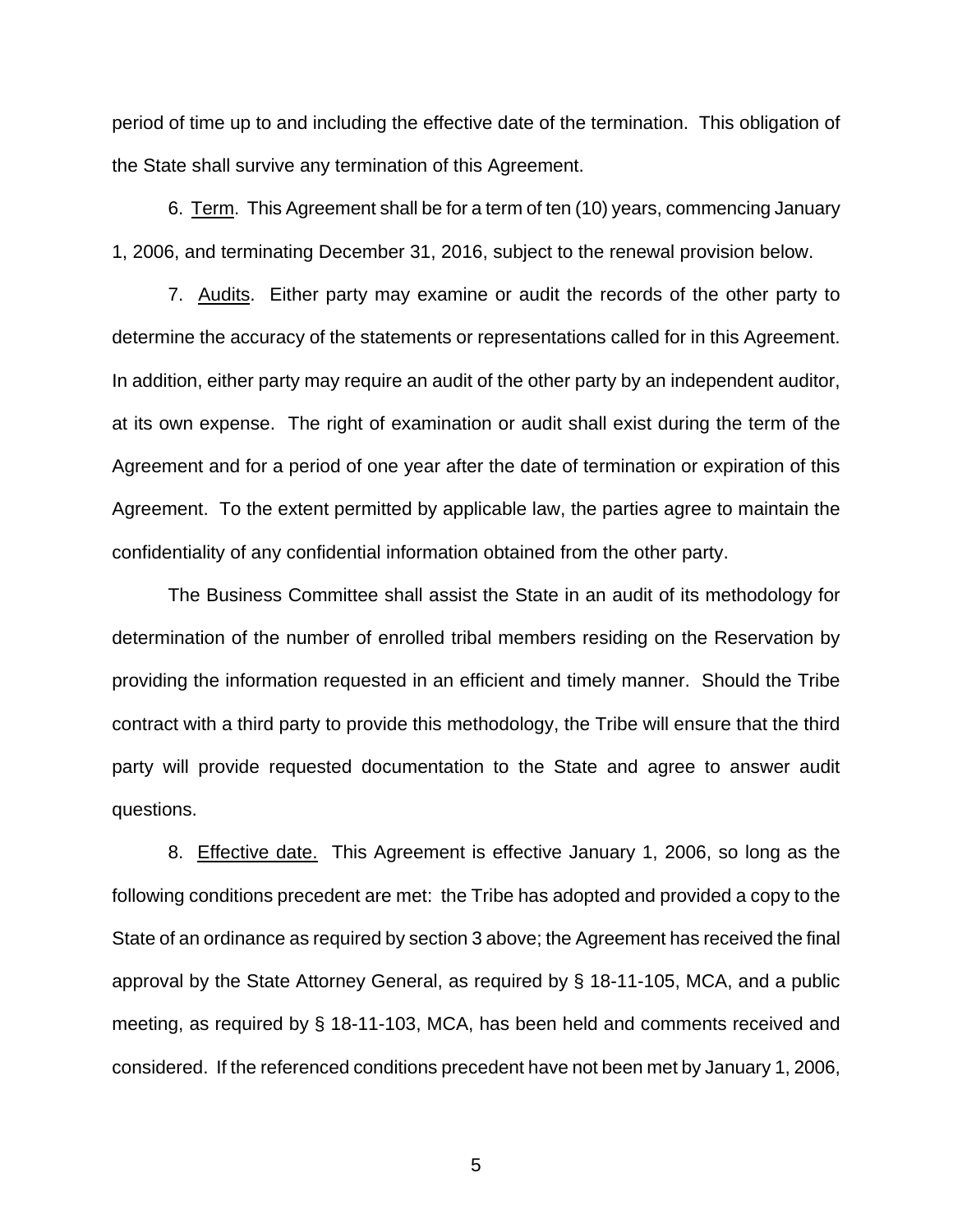this Agreement is effective on the first day of the next calendar quarter after all conditions precedent have been met.

9. Amendments and Renewal.

a. This Agreement may be amended only by written instrument signed by both parties.

b. Six months prior to expiration of the initial term provided in this Agreement, the parties should meet to negotiate in good faith a renewal of the Agreement.

10. Termination.

 a. This Agreement may be terminated by either party upon one hundred (180) days written notice to the other party for circumstances not constituting cause, or upon thirty (30) days written notice for circumstances constituting cause. "Cause" means any material change in circumstances that alters or affects the terms of the Agreement, whether express or implied, foreseen or unforeseen.

 b. The Chippewa Cree Tribe of the Rocky Boy's Reservation Cigarette Tax Cooperative Agreement with the State of Montana, dated August 24, 1992, terminates on the effective date of this Agreement. This Agreement supersedes all tobacco agreements and amendments thereto entered into between these parties prior to the effective date of this Agreement.

11. Jurisdiction and Venue. The parties agree and stipulate that venue and jurisdiction for enforcement of the terms hereof lie in the United States District Court, Great Falls Division, Great Falls, Montana. In the event of a breach by either party of any of the terms hereof, upon written notice to the breaching party of the substance of the alleged breach and the remedies sought, the non-breaching party shall be entitled to suspend any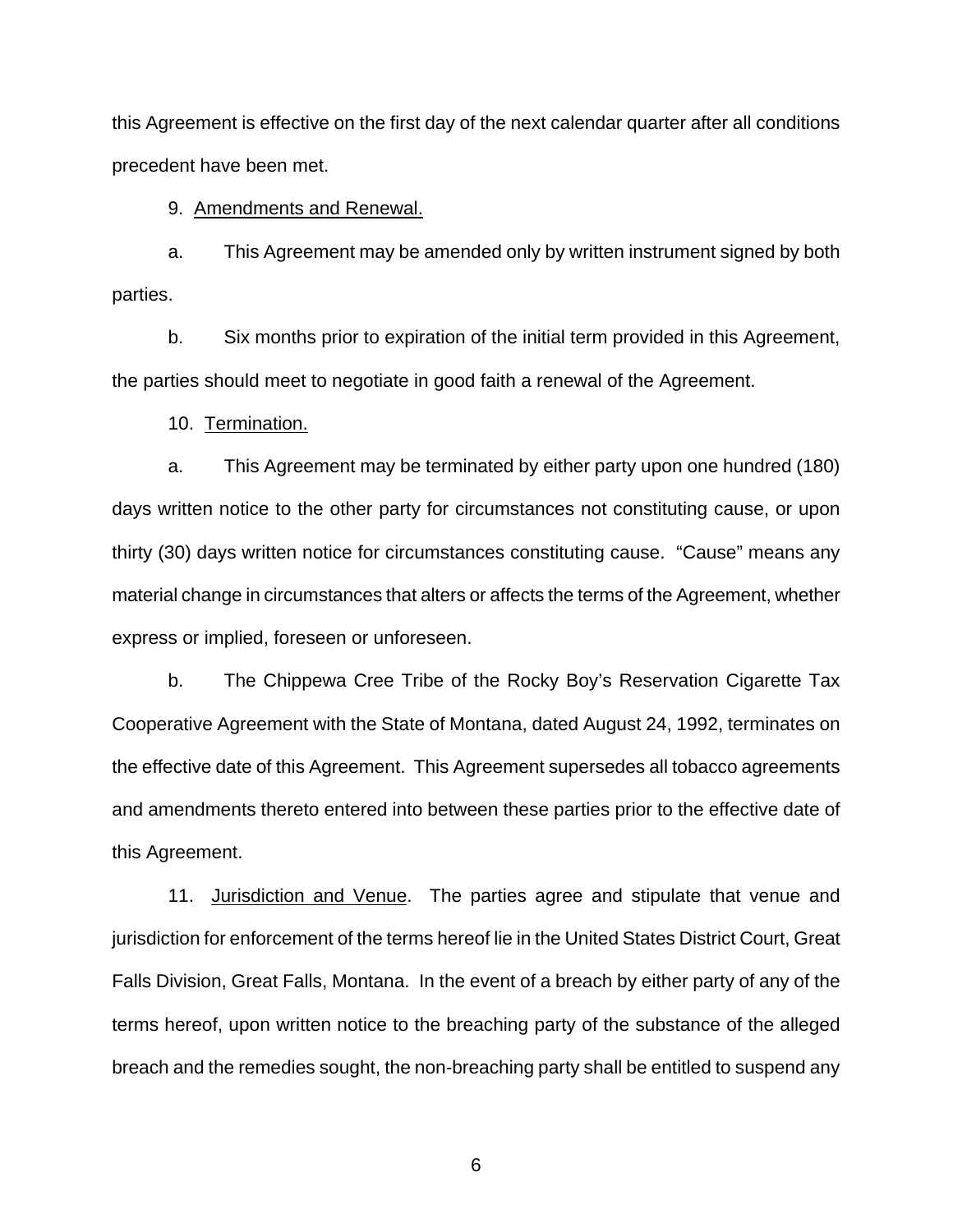of the non-breaching party's obligations hereunder to the extent of the breach and petition the court for the appropriate relief. Appropriate relief shall be limited to monetary judgment against the breaching party, including costs and attorneys' fees, arising from the breach, and such other relief as is necessary to put the non-breaching party in the same position they would have been in had the breaching party fully performed. The failure to pursue a remedy for one or more breaches is not a waiver of any right to enforce a subsequent breach of the same or a different term hereof.

 12. Mutual Limited Waiver of Sovereign Immunity. The State has waived its sovereign immunity from suit for contract actions arising under the Agreement, see, Title 18, chapter 1, part 4, MCA, and for tort actions, see Title 2, chapter 9, part 1, MCA. The Tribe expressly grants a limited waiver of sovereign immunity from suit for litigation pertaining to this Agreement, provided that the Tribe's waiver shall be no more extensive than the State's waiver pursuant to Title 18, chapter 1, part 4, MCA, and Title 2, chapter 9, part 1, MCA, and shall only extend to the State and no other parties. Neither party waives its sovereign immunity except as provided in this Agreement.

 13. Reservation of Rights and Negative Declaration. The State and Tribe have entered into this Agreement in part to resolve any potential legal disputes and avoid litigation. The parties agree that by entering into this Agreement, neither the State nor the Tribe shall be deemed to have waived any rights, arguments, or defenses available in litigation on any subject. This Agreement is specifically not intended to reflect or be viewed as reflecting in this or any context either party's position with respect to the jurisdictional authority of the other. Nothing in this Agreement or in any conduct undertaken pursuant thereto shall be deemed as enlarging or diminishing the jurisdictional authority of either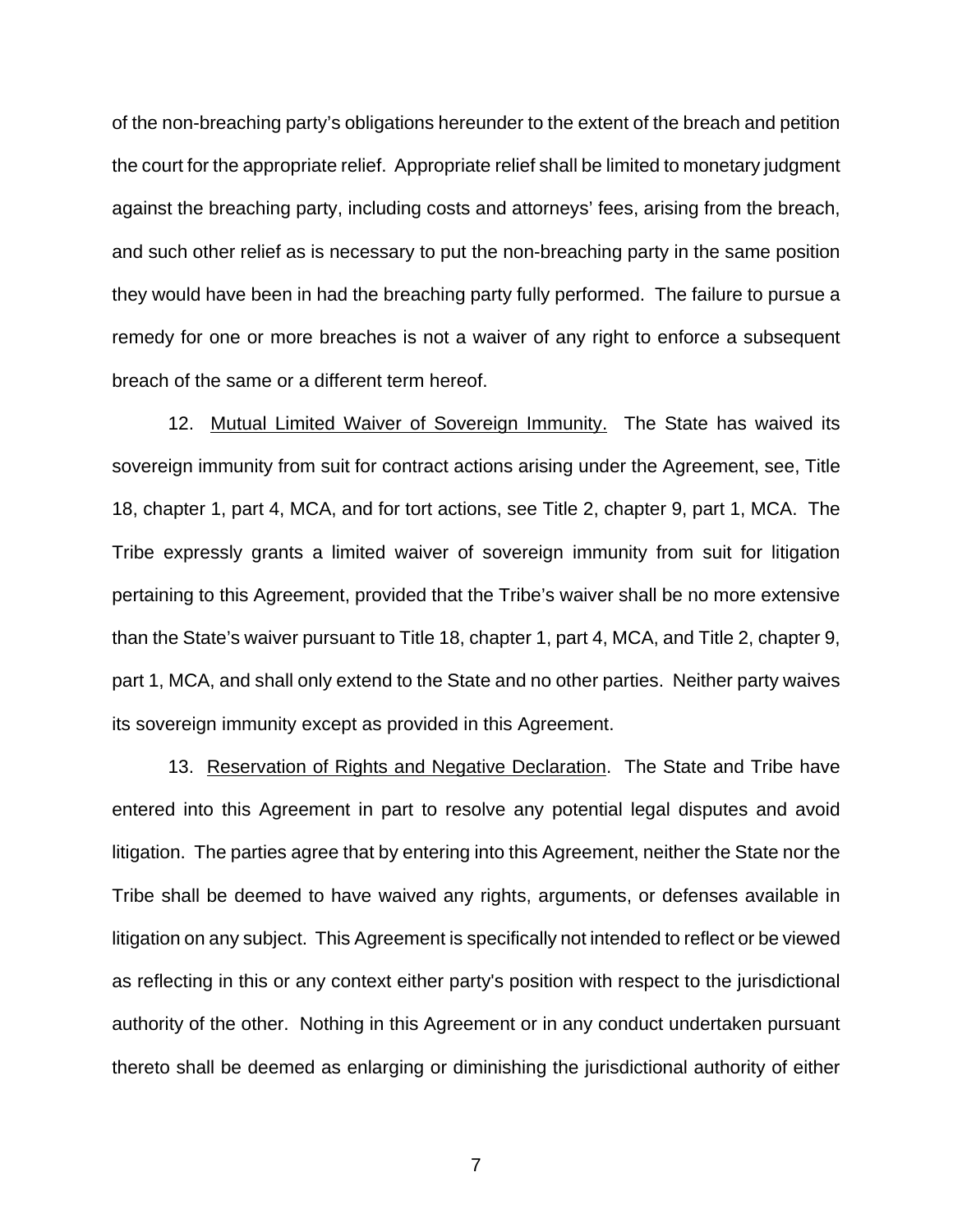party except to the extent necessary to implement and effectuate this Agreement's terms. This Agreement, conduct pursuant thereto or conduct in the negotiations or renegotiations of this Agreement, shall not be offered as evidence, otherwise referred to in any present or future litigation, or used in any way to further either party's equitable or legal position in any litigation other than litigation claiming a breach of this Agreement. By entering into this Agreement, neither the State nor the Tribe is forfeiting any legal rights to apply their respective taxes except as specifically set forth in this Agreement. This Agreement does not apply to any state tax collected other than the tax on tobacco products as provided in §§ 16-11-101 through 206, MCA.

14. Notices. All notices and other communications required to be given under this Agreement by the Tribe and the State shall be deemed to have been duly given when delivered in person or posted by United States certified mail, return receipt requested, with postage prepaid, addressed as follows:

i. To the Tribe:

 Chairman Chippewa Cree Business Committee Rocky Boy Route P.O. Box 544 Box Elder, MT 59521

ii. To the State:

 Governor's Office P.O. Box 200801 State Capitol Helena, MT 59620-0801

With Copies to:

 Director of Revenue Department of Revenue Room 455, Mitchell Building Helena, MT 59620